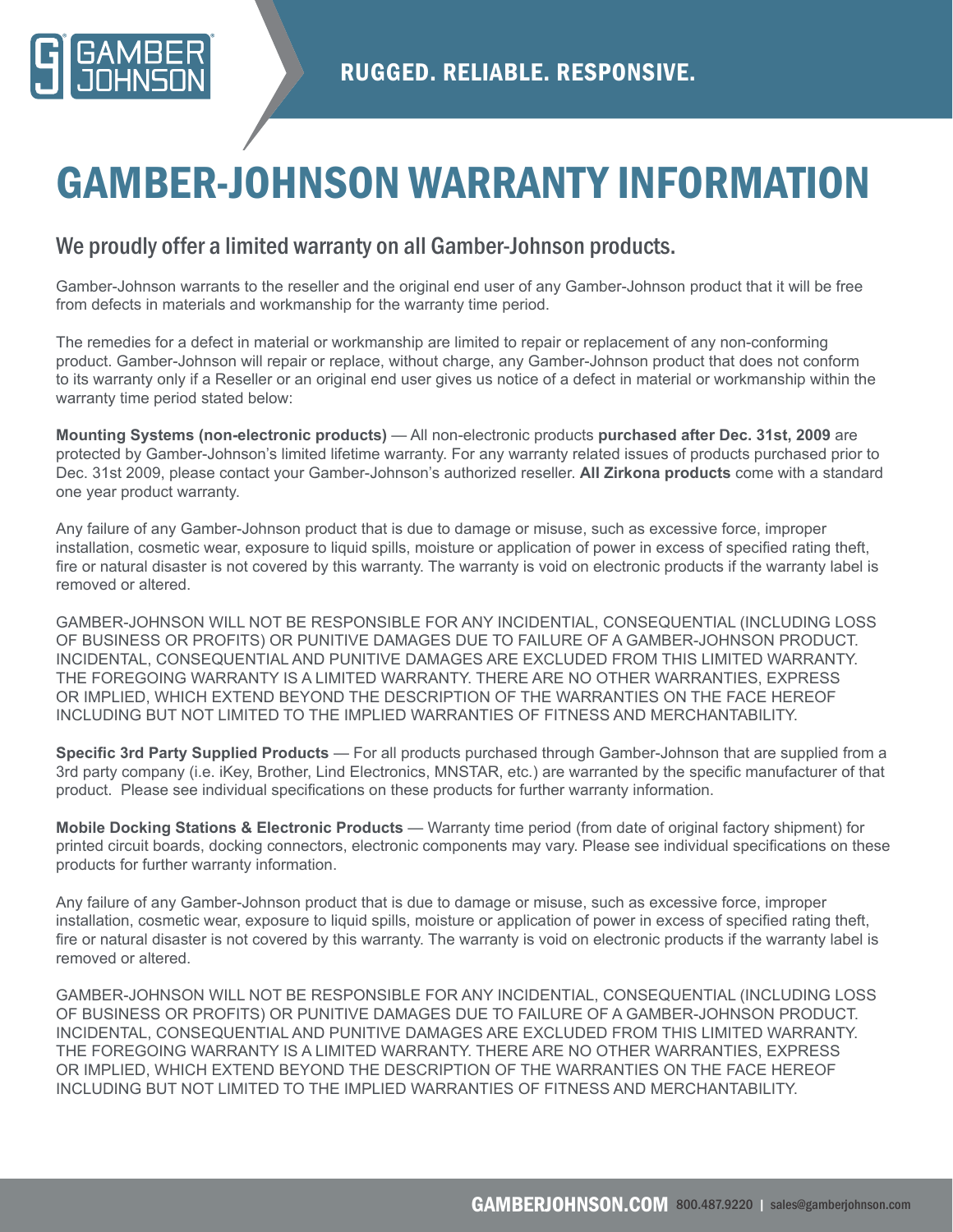

# GAMBER-JOHNSON EXTENDED WARRANTY

Extended warranty programs are available to add an additional 1 or 2 years of standard warranty to your mobile docking station or Rugged USB Hubs. The extended warranty must be purchased at the time of the product purchase. The extended warranties on docking stations and Rugged USB Hubs are subject to the same terms and exclusions as the standard warranty for docking stations and electronic products.

| <b>GAMBER-JOHNSON PRODUCT</b>                                             | <b>FACTORY WARRANTY</b> | <b>EXTENDED 1 YEAR</b>     | <b>EXTENDED 2 YEAR</b>     |
|---------------------------------------------------------------------------|-------------------------|----------------------------|----------------------------|
| All Dell Laptop and Tablet Docking<br><b>Stations</b>                     | 3 years                 | <b>DELL WARRANTY 1</b>     | <b>DELL WARRANTY 2</b>     |
| All Panasonic Toughbook® and<br>Toughpad® Docking Stations                | 3 Years                 | PAN WARRANTY 1             | <b>PAN WARRANTY 2</b>      |
| All Zebra Tablet Docking Stations                                         | 3 years                 | <b>ZEBRA WARRANTY 1</b>    | <b>ZEBRA WARRANTY 2</b>    |
| Zebra ET5X 2-in-1 Attachable<br>Keyboard                                  | 1 Year                  | Not Available              | Not Available              |
| Getac Laptop and Tablet Docking<br><b>Stations</b>                        | 3 Year                  | <b>GET WARRANTY 1</b>      | <b>GET WARRANTY 2</b>      |
| Rugged Lite Keyboard                                                      | 1 Year                  | Not Available              | Not Available              |
| Rugged USB Hub                                                            | 3 Year                  | <b>Extended Warranty 1</b> | <b>Extended Warranty 2</b> |
| 13.3" Capacitive Touch Screen                                             | 1 Year                  | Not Available              | Not Available              |
| DeX Smartphone Charging Cradles                                           | 1 Year                  | Not Available              | Not Available              |
| Samsung Galaxy Tab Active2/Active3<br>and Tab Active Pro Charging Cradles | 1 Year                  | Not Available              | Not Available              |
| Samsung Tab Active Pro 2-in-1<br>Attachable Keyboard                      | 1 Year                  | Not Available              | Not Available              |
| Samsung Tab Active2/Active3 and Tab<br><b>Active Pro Docking Stations</b> | 3 year                  | Samsung Warranty 1         | <b>Samsung Warranty 2</b>  |
| Samsung XCover Pro Cradles                                                | 1 Year                  | Not Available              | Not Available              |
| All standard LIND power supplies and<br>shut-down timers (non-custom)     | 3 Year                  | Not Available              | Not Available              |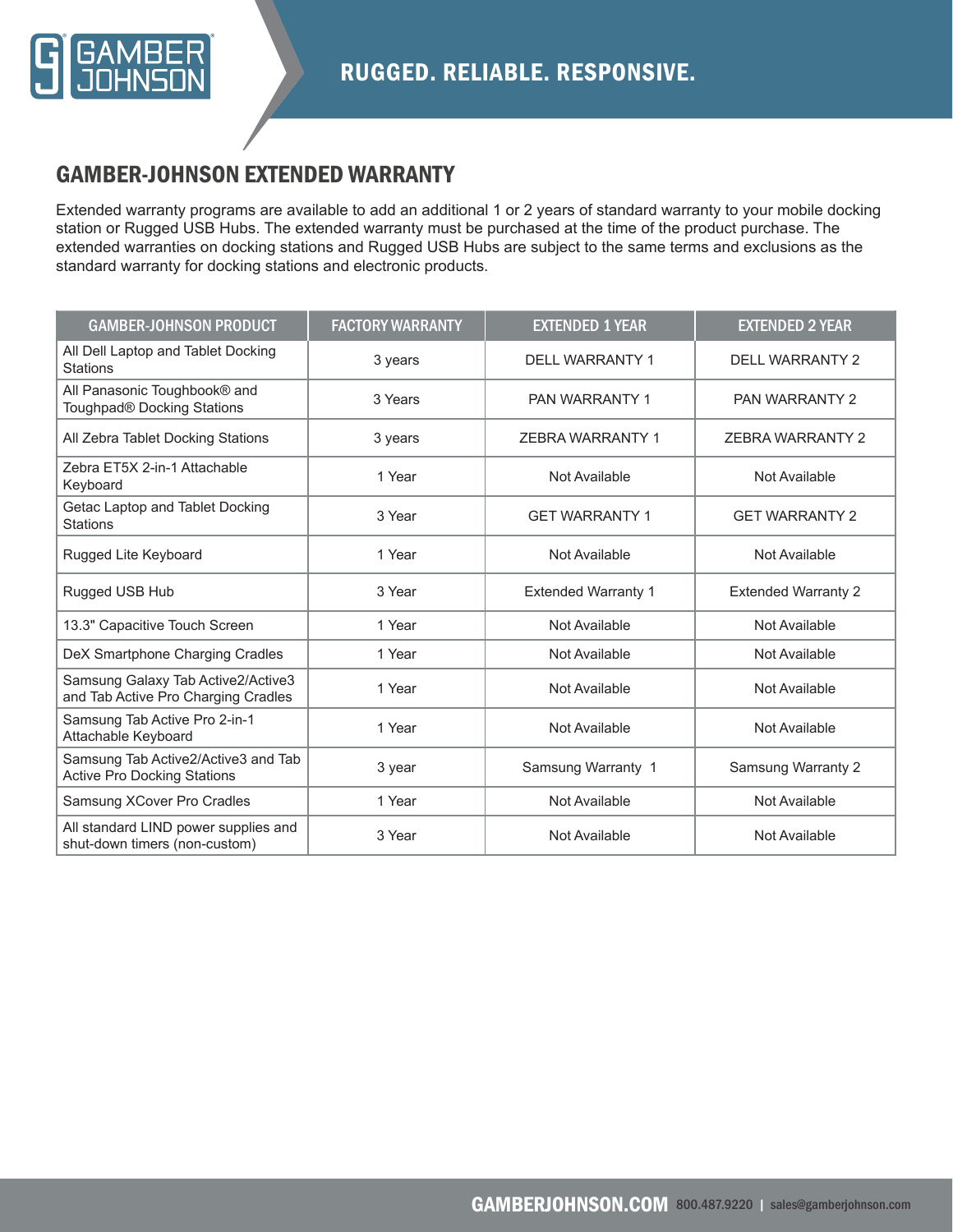

# GAMBER-JOHNSON EXTENDED SERVICE PLAN

Gamber-Johnson Extended Service Plan builds on our standard warranty and includes the following benefits:

- Extends our standard warranty to 5-years (3-Year standard warranty + 2 additional years)
- Free loaner docking stations
- Accidental damage coverage
- Expedited service and free shipping
- Two FREE PCB replacements and two FREE RF Pass thru (GPS/LAN/WAN) cables per serial number for the life of the contract

The Extended Service Plan is available on most docking stations and must be purchased at the time of product purchase. Any failure of any Gamber-Johnson product that is due to intentional misuse or damage, cosmetic wear, theft, fire or natural disaster is not covered by this warranty.

GAMBER-JOHNSON WILL NOT BE RESPONSIBLE FOR ANY INCIDENTAL, CONSEQUENTIAL (INCLUDING LOSS OF BUSINESS OR PROFITS) OR PUNITIVE DAMAGES DUE TO FAILURE OF A GAMBER-JOHNSON PRODUCT. INCIDENTAL, CONSEQUENTIAL AND PUNITIVE DAMAGES ARE EXCLUDED FROM THIS LIMITED WARRANTY. THE FOREGOING WARRANTY IS A LIMITED WARRANTY. THERE ARE NO OTHER WARRANTIES, EXPRESS OR IMPLIED, WHICH EXTEND BEYOND THE DESCRIPTION OF THE WARRANTIES ON THE FACE HEREOF INCLUDING BUT NOT LIMITED TO THE IMPLIED WARRANTIES OF FITNESS AND MERCHANTABILITY.

| <b>GAMBER-JOHNSON EXTENDED SERVICE PLAN - AVAILABLE ON</b>                                                  |  |  |  |
|-------------------------------------------------------------------------------------------------------------|--|--|--|
| <b>All Dell</b><br><b>Tablet Docking Station</b><br>$\bullet$<br><b>Laptop Docking Station</b><br>$\bullet$ |  |  |  |
| <b>All Panasonic</b><br>• Toughbook <sup>®</sup> and Toughpad <sup>®</sup> Docking Stations                 |  |  |  |
| All Zebra<br>• Tablet Docking Stations                                                                      |  |  |  |
| Getac<br>Laptop and Tablet Docking Stations<br>$\bullet$                                                    |  |  |  |
| <b>Rugged USB Hub</b>                                                                                       |  |  |  |
| Samsung<br>• Tab Active2/Active3 Docking Stations<br>• Tab Active Pro Docking Stations                      |  |  |  |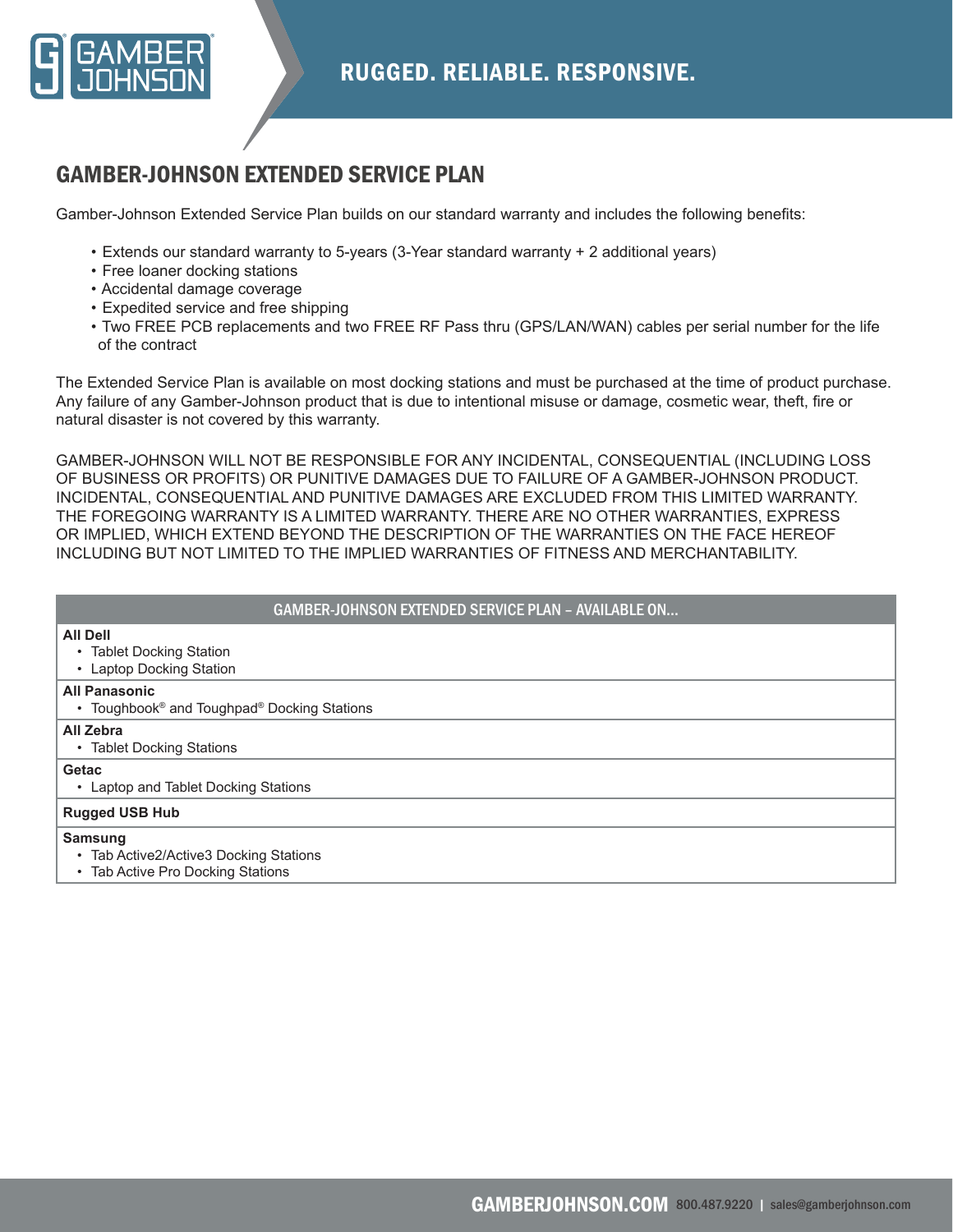

### END-OF-LIFE POLICY

#### **Product Life Cycle Overview and EOL Notifications**

Periodically, Gamber-Johnson may find it necessary to discontinue products for a number of reasons, including decline in competitiveness, or decreased sales of a product. Obsolescence can also occur because a newer version of a product has become available. Finally, products may become obsolete if replacement parts are no longer available, or when the cost of replacement parts or repairs is higher than the cost of a new item.

Gamber-Johnson is committed to making the transition from such products to new offerings as simple as possible. As part of this, when a product reaches its end of life (EOL), Gamber-Johnson will move the product from its current product category and place it into the discontinued category under the Products tab. Gamber-Johnson will include the initial EOL notification, Last Order Date (LOD), and End-of-Support (EOS) milestone dates, as described below.

Resellers may continue to purchase product up until the LOD. Gamber-Johnson will honor our Limited Lifetime Warranty as long as it is purchased no later than the LOD. Gamber-Johnson will continue to provide technical support and service for product up until the announced EOS date (based on warranty). In the event that a product or its parts are no longer available during the warranty period, Gamber-Johnson will replace the item with a comparable product if available. Please note that some components are dependent on OEM availability (example: Panasonic boards and components used in docking stations) and replacement parts are dependent on their product offering.

## END-OF-SUPPORT (EOS) POLICY

#### **Mounting Systems (non-electronic)**

Gamber-Johnson is committed to providing service/repair on your mounting system for the life of the product within the warranty policy guidelines. We will repair, replace with an equivalent product, or refund your purchase price of any defect found in material or workmanship of any nonconforming product.

#### **Docking Stations and Electronic Products**

Gamber-Johnson is committed to providing service/repair on all mobile docking stations for a minimum of five (5) years after last order date LOD. Our ability to provide this service is dependent on availability of electronic products from our OEM suppliers.

The electronic products listed on the next page are no longer serviced/supported by Gamber-Johnson

Gamber-Johnson will service electronic products up to 5 years after the product is End-of-Life (EOL). This is, however, dependent on OEM availability of electronic components.